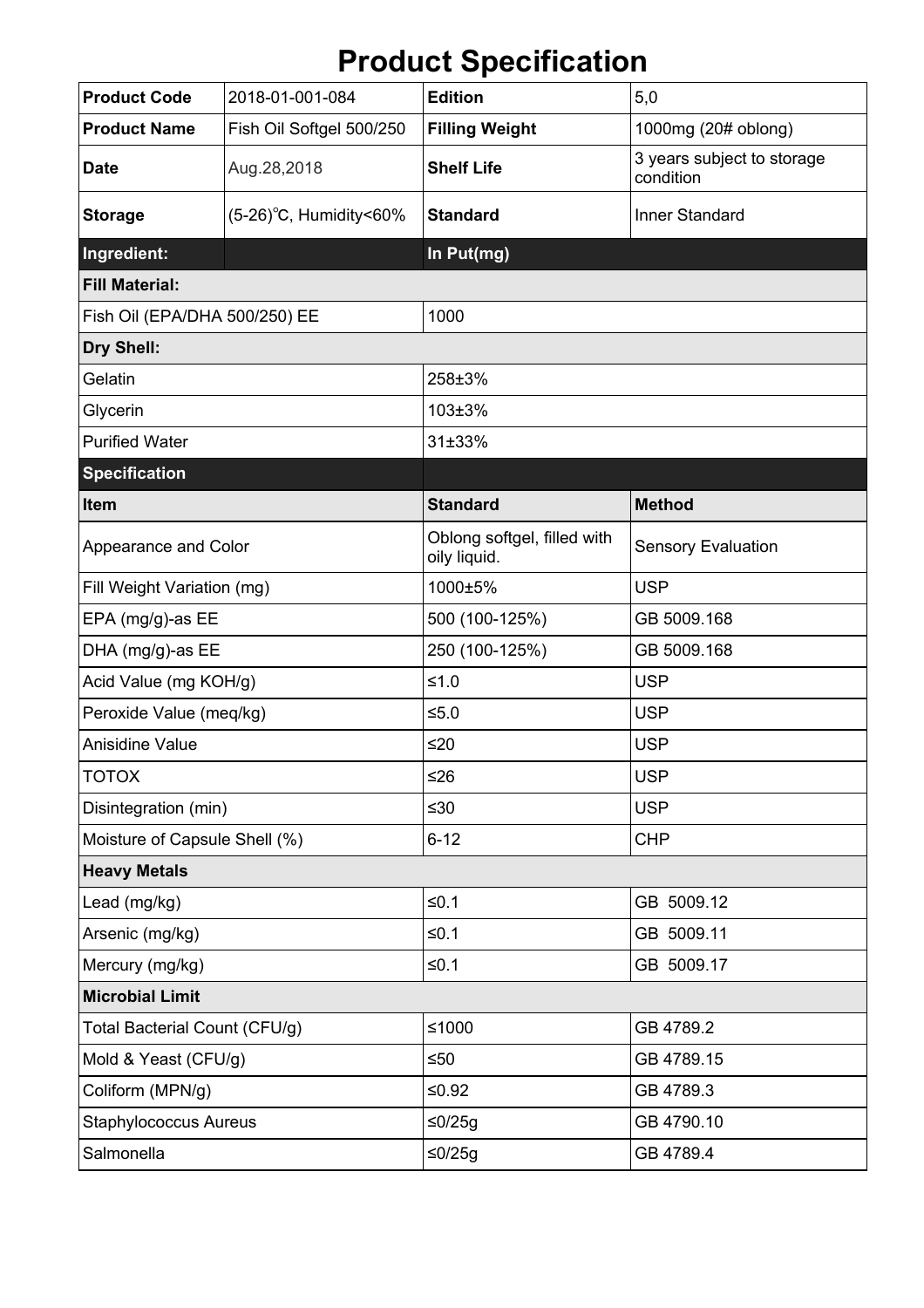1. It is important that you carefully check the details of the above product formulation against your own label claim.

2.The methods given in the product specification are based on our current knowledge and experience, and may be different from the final methods.

3. This softgel should be sampled in the environment of filled with nitrogen to avoid oxidation.

4. Keep in cool and dry place, protect against high temperature, air, sunlight and moisture.